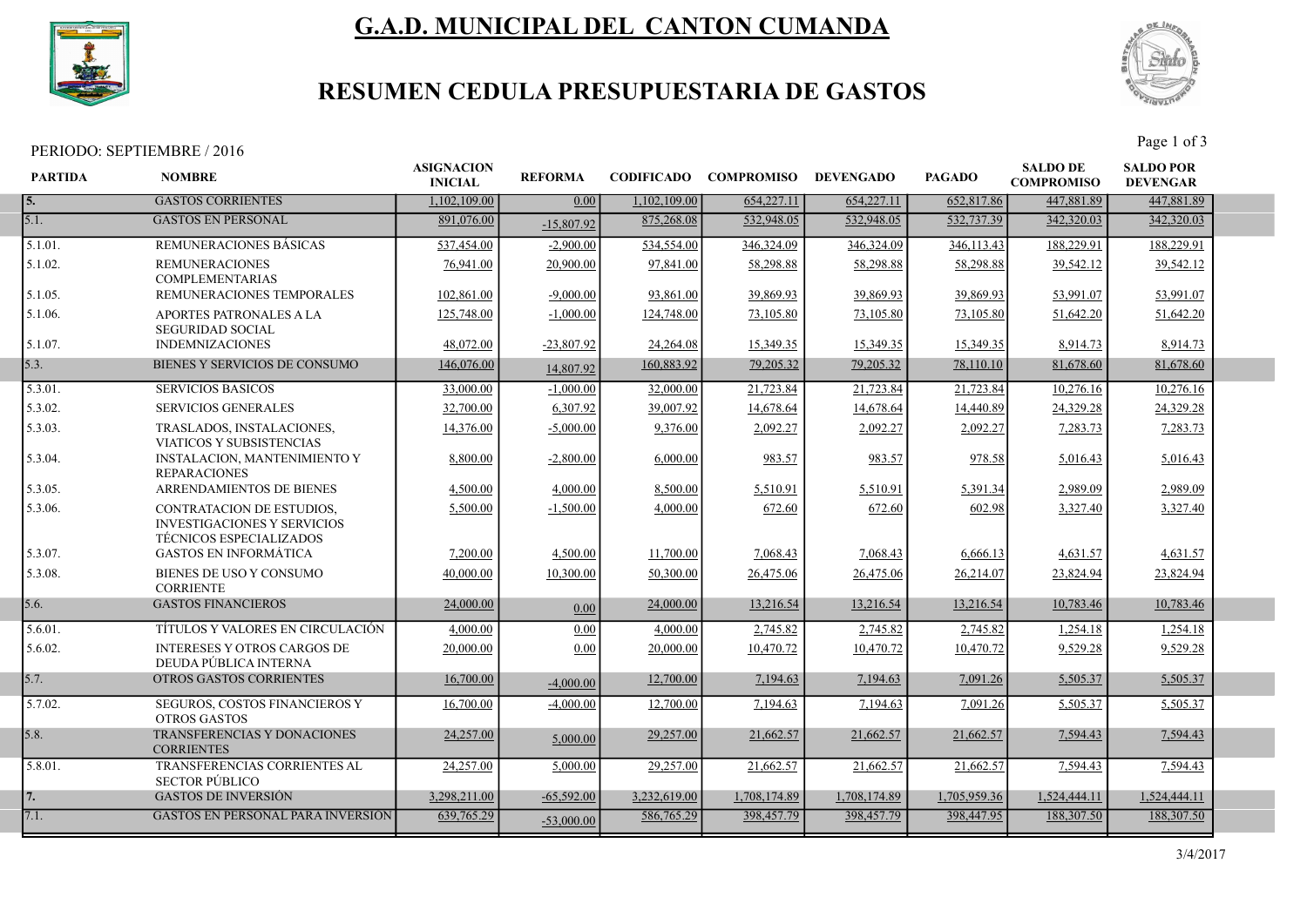

# G.A.D. MUNICIPAL DEL CANTON CUMANDA



## RESUMEN CEDULA PRESUPUESTARIA DE GASTOS

## PERIODO: SEPTIEMBRE / 2016 Page 2 of 3

| <b>PARTIDA</b> | <b>NOMBRE</b>                                               | <b>ASIGNACION</b><br><b>INICIAL</b> | <b>REFORMA</b> |              | <b>CODIFICADO COMPROMISO</b> | <b>DEVENGADO</b> | <b>PAGADO</b> | <b>SALDO DE</b><br><b>COMPROMISO</b> | <b>SALDO POR</b><br><b>DEVENGAR</b> |  |
|----------------|-------------------------------------------------------------|-------------------------------------|----------------|--------------|------------------------------|------------------|---------------|--------------------------------------|-------------------------------------|--|
| 7.1.01.        | REMUNERACIONES BASICAS                                      | 320,905.69                          | $-14,000.00$   | 306,905.69   | 217,538.82                   | 217,538.82       | 217,528.98    | 89,366.87                            | 89,366.87                           |  |
| 7.1.02.        | <b>REMUNERACIONES</b><br><b>COMPLEMENTARIAS</b>             | 58,622.00                           | 21,000.00      | 79,622.00    | 50,801.97                    | 50.801.97        | 50,801.97     | 28,820.03                            | 28,820.03                           |  |
| 7.1.05.        | REMUNERACIONES TEMPORALES                                   | 107,902.00                          | $-4,500.00$    | 103,402.00   | 73,536.43                    | 73,536.43        | 73,536.43     | 29,865.57                            | 29,865.57                           |  |
| 7.1.06.        | APORTES PATRONALES A LA<br><b>SEGURIDAD SOCIAL</b>          | 100,698.00                          | $-7,500.00$    | 93,198.00    | 55,203.71                    | 55,203.71        | 55,203.71     | 37,994.29                            | 37,994.29                           |  |
| 7.1.07.        | <b>INDEMNIZACIONES</b>                                      | 51,637.60                           | $-48,000,00$   | 3.637.60     | 1,376.86                     | 1,376.86         | 1,376.86      | 2,260.74                             | 2,260.74                            |  |
| 7.3.           | BIENES Y SERVICIOS PARA INVERSIÓN                           | 697,085.90                          | 162,543.04     | 859,628.94   | 427,620.02                   | 427,620.02       | 425,723.40    | 432,008.92                           | 432,008.92                          |  |
| 7.3.02.        | <b>SERVICIOS GENERALES</b>                                  | 72,000.00                           | $-800.00$      | 71,200.00    | 40,101.37                    | 40,101.37        | 40,101.37     | 31,098.63                            | 31,098.63                           |  |
| 7.3.03.        | TRASLADOS, INSTALACIONES<br>VIÁTICOS Y SUBSISTENCIAS        | 13,984.00                           | $-4,392.00$    | 9,592.00     | 1,276.50                     | 1,276.50         | 1,276.50      | 8,315.50                             | 8,315.50                            |  |
| 7.3.04.        | INSTALACIONES, MANTENIMIENTOS Y<br><b>REPARACIONES</b>      | 63,800.00                           | 9,200.00       | 73,000.00    | 24,697.22                    | 24,697.22        | 24,629.00     | 48,302.78                            | 48,302.78                           |  |
| 7.3.05.        | ARRENDAMIENTO DE BIENES                                     | 32,000.00                           | $-5,000.00$    | 27,000.00    | 17,790.28                    | 17,790.28        | 17,790.28     | 9,209.72                             | 9,209.72                            |  |
| 7.3.06.        | CONTRATACIONES DE ESTUDIOS E<br><b>INVESTIGACIONES</b>      | 32,900.00                           | 36,000.00      | 68,900.00    | 11,657.96                    | 11,657.96        | 11,444.29     | 57,242.04                            | 57,242.04                           |  |
| 7.3.07.        | <b>GASTOS EN INFORMÁTICA</b>                                | 4,500.00                            | 0.00           | 4,500.00     | 181.26                       | 181.26           | 172.99        | 4,318.74                             | 4,318.74                            |  |
| 7.3.08.        | BIENES DE USO Y CONSUMO DE<br><b>INVERSIÓN</b>              | 477,901.90                          | 127,535.04     | 605,436.94   | 331,915.43                   | 331,915.43       | 330,308.97    | 273,521.51                           | 273,521.51                          |  |
| 7.5.           | <b>OBRAS PÚBLICAS</b>                                       | 1,727,369.93                        | $-172, 135.04$ | 1,555,234.89 | 722,491.26                   | 722,491.26       | 722,491.24    | 832,743.63                           | 832,743.63                          |  |
| 7.5.01.        | OBRAS DE INFRAESTRUCTURA                                    | 1.705.689.23                        | $-172, 135.04$ | 1.533.554.19 | 722,491.26                   | 722,491.26       | 722,491.24    | 811.062.93                           | 811,062.93                          |  |
| 7.5.04.        | OBRAS EN LÍNEAS, REDES E<br><b>INSTALACIONES ELÉCTRICAS</b> | 10.392.08                           | 0.00           | 10.392.08    | 0.00                         | 0.00             | 0.00          | 10.392.08                            | 10.392.08                           |  |
| 7.5.99.        | ASIGNACIONES A DISTRIBUIR                                   | 11,288.62                           | 0.00           | 11,288.62    | 0.00                         | 0.00             | $0.00\,$      | 11,288.62                            | 11,288.62                           |  |
| 7.7.           | OTROS GASTOS DE INVERSIÓN                                   | 15,000.00                           | 0.00           | 15,000.00    | 12,148.98                    | 12,148.98        | 11,839.93     | 2,851.02                             | 2,851.02                            |  |
| 7.7.02.        | SEGUROS, COSTOS FINANCIEROS Y<br><b>OTROS GASTOS</b>        | 15,000.00                           | 0.00           | 15,000.00    | 12,148.98                    | 12,148.98        | 11,839.93     | 2,851.02                             | 2,851.02                            |  |
| 7.8.           | TRANSFERENCIAS Y DONACIONES PARA<br><b>INVERSIÓN</b>        | 218,989.88                          | $-3,000.00$    | 215,989.88   | 147,456.84                   | 147,456.84       | 147,456.84    | 68,533.04                            | 68,533.04                           |  |
| 7.8.01.        | TRANSFERENCIAS PARA INVERSION AL<br><b>SECTOR PÚBLICO</b>   | 218,989.88                          | $-3,000.00$    | 215,989.88   | 147,456.84                   | 147,456.84       | 147,456.84    | 68,533.04                            | 68,533.04                           |  |
| 8.             | <b>GASTOS DE CAPITAL</b>                                    | 158,097.00                          | 117,592.00     | 275,689.00   | 35,351.25                    | 35,351.25        | 35,206.11     | 240,337.75                           | 240,337.75                          |  |
| 8.4.           | <b>BIENES DE LARGA DURACIÓN</b>                             | 158,097.00                          | 117,592.00     | 275,689.00   | 35,351.25                    | 35,351.25        | 35,206.11     | 240,337.75                           | 240, 337. 75                        |  |
| 8.4.01.        | <b>BIENES MUEBLES</b>                                       | 108,097.00                          | 117,592.00     | 225,689.00   | 35,351.25                    | 35,351.25        | 35,206.11     | 190,337.75                           | 190,337.75                          |  |
| 8.4.03.        | <b>EXPROPIACIONES DE BIENES</b>                             | 50,000.00                           | 0.00           | 50,000.00    | 0.00                         | 0.00             | 0.00          | 50,000.00                            | 50,000.00                           |  |
| 9.             | APLICACIÓN DEL FINANCIAMIENTO                               | 76,073.00                           | 0.00           | 76,073.00    | 70,428.18                    | 70,428.18        | 70,428.18     | 5,644.82                             | 5,644.82                            |  |